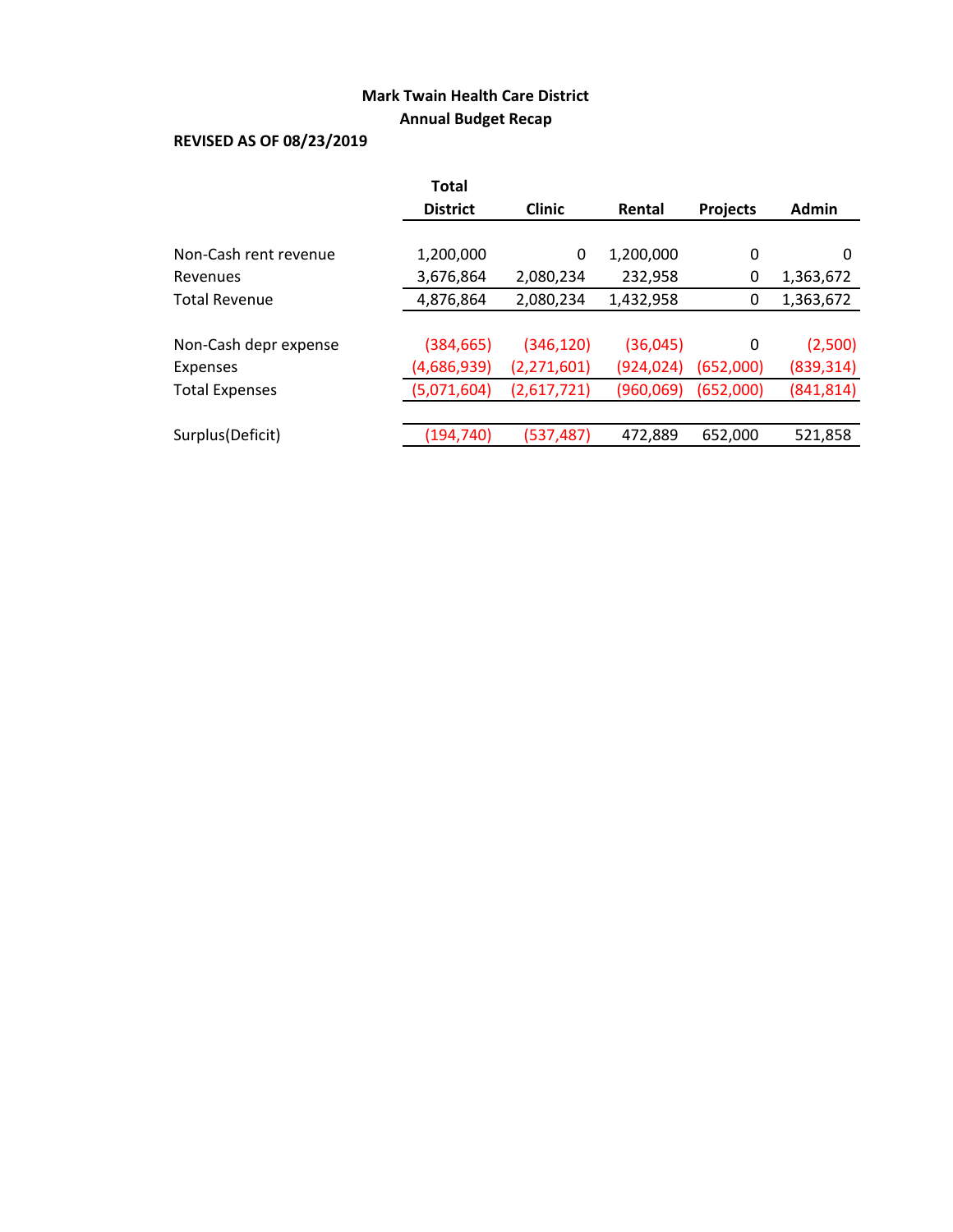#### **Mark Twain Health Care District Year-to-Date vs Annual Budget** FYE 6/30/2020

|                      |                                                     | <b>Budget</b> | <b>Budget</b> | <b>Budget</b> | <b>Budget</b>   | <b>Budget</b> |
|----------------------|-----------------------------------------------------|---------------|---------------|---------------|-----------------|---------------|
|                      |                                                     | 6/30/2020     | Clinic        | Rentals       | <b>Projects</b> | Admin         |
|                      | 4083.49 R Urgent care Gross Revenues                | 2,097,973     | 2,097,973     |               |                 |               |
|                      | 4083.60 R Contractual Adjustments                   | 34,637        | 34,637        |               |                 |               |
|                      | 4083.90 R Flu shot, Lab income, physicals           | 765           | 765           |               |                 |               |
|                      | 4083.91 R Medical Records copy fees                 | 383           | 383           |               |                 |               |
|                      | 4083.92 R Other - Plan Incentives                   | 15,750        | 15,750        |               |                 |               |
|                      | 7083.09 E Other salaries and wages                  | (650, 053)    | (650, 053)    |               |                 |               |
|                      | 7083.10 E Payroll taxes                             | (42, 278)     | (42, 278)     |               |                 |               |
|                      | 7083.12 E Vacation, Holiday and Sick Leave          | (9,751)       | (9, 751)      |               |                 |               |
|                      | 7083.13 E Group Health & Welfare Insurance          | (107, 259)    | (107, 259)    |               |                 |               |
|                      | 7083.14 E Group Life Insurance                      | (1,040)       | (1,040)       |               |                 |               |
|                      | 7083.15 E Pension and Retirement                    | (16, 251)     | (16, 251)     |               |                 |               |
|                      | 7083.16 E Workers Compensation insurance            | (13,001)      | (13,001)      |               |                 |               |
|                      | 7083.18 E Other payroll related benefits            | (975)         | (975)         |               |                 |               |
|                      | 7083.20 E Medical - Physicians                      | (549, 564)    | (549, 564)    |               |                 |               |
|                      | 7083.22 E Consulting and Management fees            | (101, 250)    | (101, 250)    |               |                 |               |
|                      | 7083.22 E Legal - Clinic                            | 0             | 0             |               |                 |               |
|                      | 7083.25 E Registry Nursing personnel                | (1,875)       | (1,875)       |               |                 |               |
|                      | 7083.26 E Other contracted services                 | (84, 563)     | (84, 563)     |               |                 |               |
|                      | 7083.29 E Other Professional fees                   | (5,625)       | (5,625)       |               |                 |               |
|                      | 7083.36 E Oxygen and Other Medical Gases            | (1,599)       | (1, 599)      |               |                 |               |
|                      | 7083.38 E Pharmaceuticals                           | (68, 513)     | (68, 513)     |               |                 |               |
|                      | 7083.41 E Other Medical Care Materials and Supplies | (10, 240)     | (10, 240)     |               |                 |               |
| 7083.43 E Food       |                                                     |               |               |               |                 |               |
| 7083.44 E Linens     |                                                     | (819)         | (819)         |               |                 |               |
|                      |                                                     | (2,048)       | (2,048)       |               |                 |               |
|                      | 7083.45 E Cleaning supplies                         | (9,896)       | (9,896)       |               |                 |               |
|                      | 7083.46 E Office and Administrative supplies        | (8,601)       | (8,601)       |               |                 |               |
|                      | 7083.48 E Instruments and Minor Medical Equipment   | (11, 878)     | (11, 878)     |               |                 |               |
|                      | 7083.62 E Repairs and Maintenance Grounds           | (5,900)       | (5,900)       |               |                 |               |
|                      | 7083.69 E Other purchased services                  | (134, 280)    | (134, 280)    |               |                 |               |
|                      | 7083.72 E Depreciation - Bldgs & Improvements       | (233, 263)    | (233, 263)    |               |                 |               |
|                      | 7083.74 E Depreciation - Equipment                  | (112, 857)    | (112, 857)    |               |                 |               |
|                      | 7083.80 E Utilities - Electrical, Gas, Water, other | (93, 253)     | (93, 253)     |               |                 |               |
|                      | 7083.81 E Insurance - Malpractice                   | (30, 265)     | (30, 265)     |               |                 |               |
|                      | 7083.82 E Other Insurance - Clinic                  | 0             |               |               |                 |               |
|                      | 7083.85 E Telephone and Communications              | (10, 240)     | (10, 240)     |               |                 |               |
|                      | 7083.86 E Dues and Subscriptions                    | (1,903)       | (1,903)       |               |                 |               |
|                      | 7083.87 E Outside Training                          | (4, 915)      | (4, 915)      |               |                 |               |
|                      | 7083.88 E Travel costs                              | (4,096)       | (4,096)       |               |                 |               |
| 7083.89 E Recruiting |                                                     | (20, 177)     | (20, 177)     |               |                 |               |
|                      | 8610.09 E Other salaries and wages                  | (362,024)     |               |               |                 | (362,024)     |
|                      | 8610.10 E Payroll taxes                             | (22, 225)     |               |               |                 | (22, 225)     |
|                      | 8610.12 E Vacation, Holiday and Sick Leave          | (5,430)       |               |               |                 | (5,430)       |
|                      | 8610.13 E Group Health & Welfare Insurance          | (59, 734)     |               |               |                 | (59, 734)     |
|                      | 8610.14 E Group Life Insurance                      | (579)         |               |               |                 | (579)         |
|                      | 8610.15 E Pension and Retirement                    | (9,051)       |               |               |                 | (9,051)       |
|                      | 8610.16 E Workers Compensation insurance            | (7, 240)      |               |               |                 | (7, 240)      |
|                      | 8610.18 E Other payroll related benefits            | (543)         |               |               |                 | (543)         |
|                      | 8610.22 E Consulting and Management Fees            | (61,500)      |               |               |                 | (61,500)      |
| 8610.23 E Legal      |                                                     | (30,000)      |               |               |                 | (30,000)      |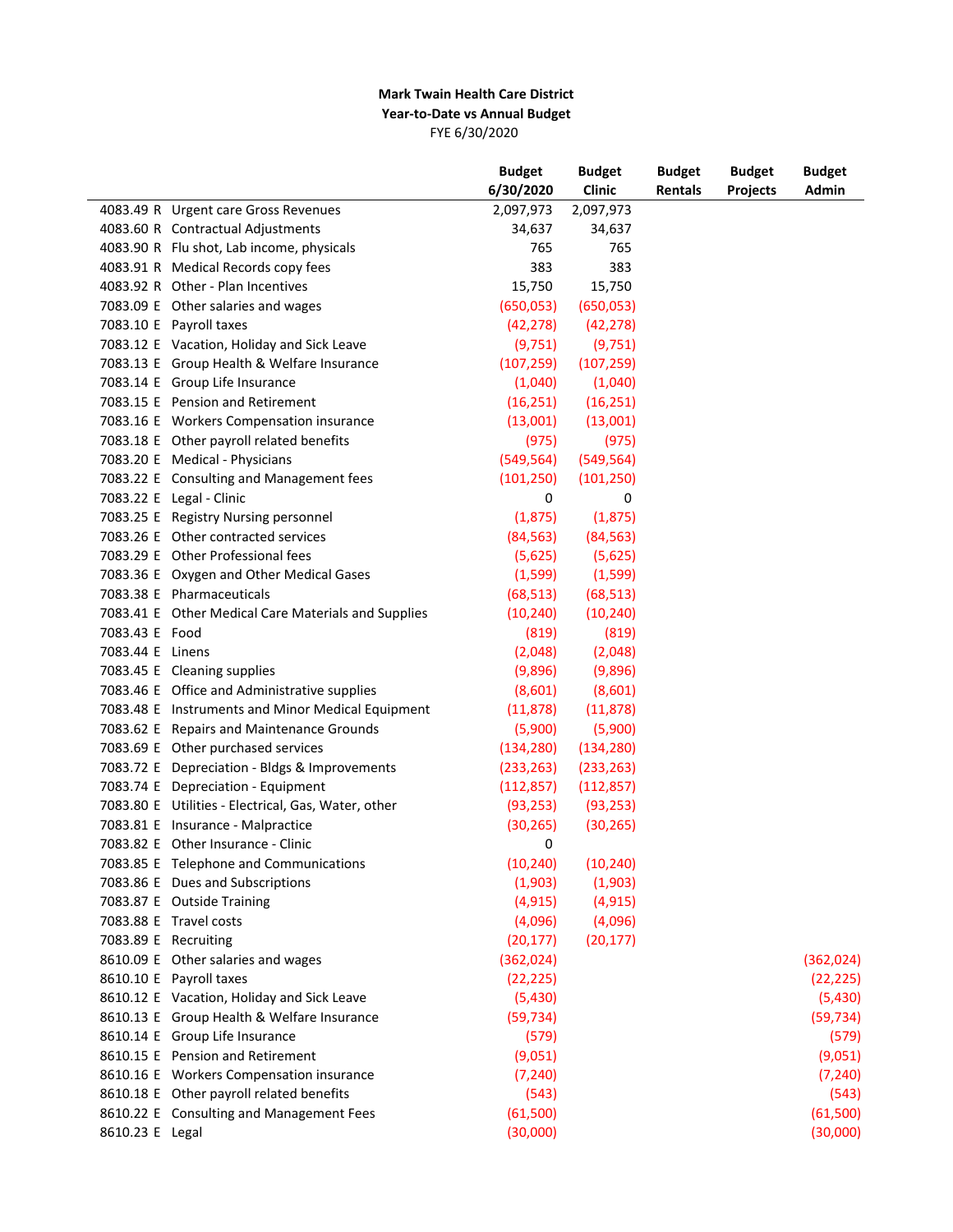#### **Mark Twain Health Care District Year-to-Date vs Annual Budget** FYE 6/30/2020

|                     |                                                            | <b>Budget</b> | <b>Budget</b> | <b>Budget</b> | <b>Budget</b>   | <b>Budget</b> |
|---------------------|------------------------------------------------------------|---------------|---------------|---------------|-----------------|---------------|
|                     |                                                            | 6/30/2020     | Clinic        | Rentals       | <b>Projects</b> | Admin         |
|                     | 8610.24 E Accounting / Audit Fees                          | (123,000)     |               |               |                 | (123,000)     |
| 8610.43 E Food      |                                                            | (1,538)       |               |               |                 | (1,538)       |
|                     | 8610.46 E Office and Administrative Supplies               | (20,000)      |               |               |                 | (20,000)      |
|                     | 8610.62 E Repairs and Maintenance Grounds                  | 0             |               |               |                 | 0             |
| 8610.69 E Other     |                                                            | 0             |               |               |                 | 0             |
|                     | 8610.74 E Depreciation - Equipment                         | (2,500)       |               |               |                 | (2,500)       |
|                     | 8610.75 E Rental/lease equipment                           | (9,200)       |               |               |                 | (9,200)       |
| 8610.80 E Utilities |                                                            | 0             |               |               |                 | 0             |
|                     | 8610.82 E Insurance                                        | (35,000)      |               |               |                 | (35,000)      |
|                     | 8610.83 E Licenses and Taxes                               | 0             |               |               |                 | 0             |
|                     | 8610.85 E Telephone and communications                     | 0             |               |               |                 | $\Omega$      |
|                     | 8610.86 E Dues and Subscriptions                           | (19, 475)     |               |               |                 | (19, 475)     |
|                     | 8610.87 E Outside Trainings                                | (15, 375)     |               |               |                 | (15, 375)     |
| 8610.88 E Travel    |                                                            | (15, 375)     |               |               |                 | (15, 375)     |
|                     | 8610.89 E Recruiting                                       | (10, 250)     |               |               |                 | (10, 250)     |
|                     | 8610.90 E Other Direct Expenses                            | (31, 775)     |               |               |                 | (31, 775)     |
|                     | 8870.00 E Interest on Debt Service                         | (269, 494)    | (269, 494)    |               |                 |               |
|                     | 8890.00 E Foundation                                       | (500,000)     |               |               | (500,000)       |               |
|                     | 8890.00 E Stay Vertical                                    | (52,000)      |               |               | (52,000)        |               |
|                     | 8890.00 E Golden Health Grant Awards                       | (100,000)     |               |               | (100,000)       |               |
|                     | 9010.00 R Gain on Sale of Asset                            | 0             |               |               |                 | 0             |
|                     | 9060.00 R Income, Gains and losses from investments        | 250,000       |               |               |                 | (250,000)     |
|                     | 9160.00 R Property Tax Revenues                            | 1,098,672     |               |               |                 | (1,098,672)   |
|                     | 9260.01 R Rent Hospital Asset amortized                    | 1,200,000     |               | 1,200,000     |                 |               |
|                     | 9260.02 R MOB Rents Revenue                                | 227,181       |               | 227,181       |                 |               |
|                     | 9260.03 R Child Advocacy Rent revenue                      | 5,777         |               | 5,777         |                 |               |
|                     | 9400.00 R Miscellaneous Income                             | 15,000        |               |               |                 | 15,000        |
|                     | 9520.62 E Repairs and Maintenance Grounds                  | 0             |               | $\mathbf 0$   |                 |               |
|                     | 9520.72 E Depreciation                                     | (36,045)      |               | (36,045)      |                 |               |
|                     | 9520.80 E Utilities - Electrical, Gas, Water, other, Phone | (684,000)     |               | (684,000)     |                 |               |
|                     | 9520.82 E Insurance                                        | (2,000)       |               | (2,000)       |                 |               |
|                     | 9521.75 E MOB rent expenses                                | (233, 024)    |               | (233, 024)    |                 |               |
|                     | 9522.75 E Child Advocacy Expenses                          | (5,000)       |               | (5,000)       |                 |               |
|                     | R Revenues                                                 | 4,876,864     | 2,080,234     | 1,432,958     | 0               | 1,363,672     |
|                     | E Expenses                                                 | (5,071,604)   | (2,617,721)   | (960,069)     | (652,000)       | (841, 814)    |
|                     |                                                            | (194, 741)    | (537, 487)    | 472,889       | (652,000)       | 521,858       |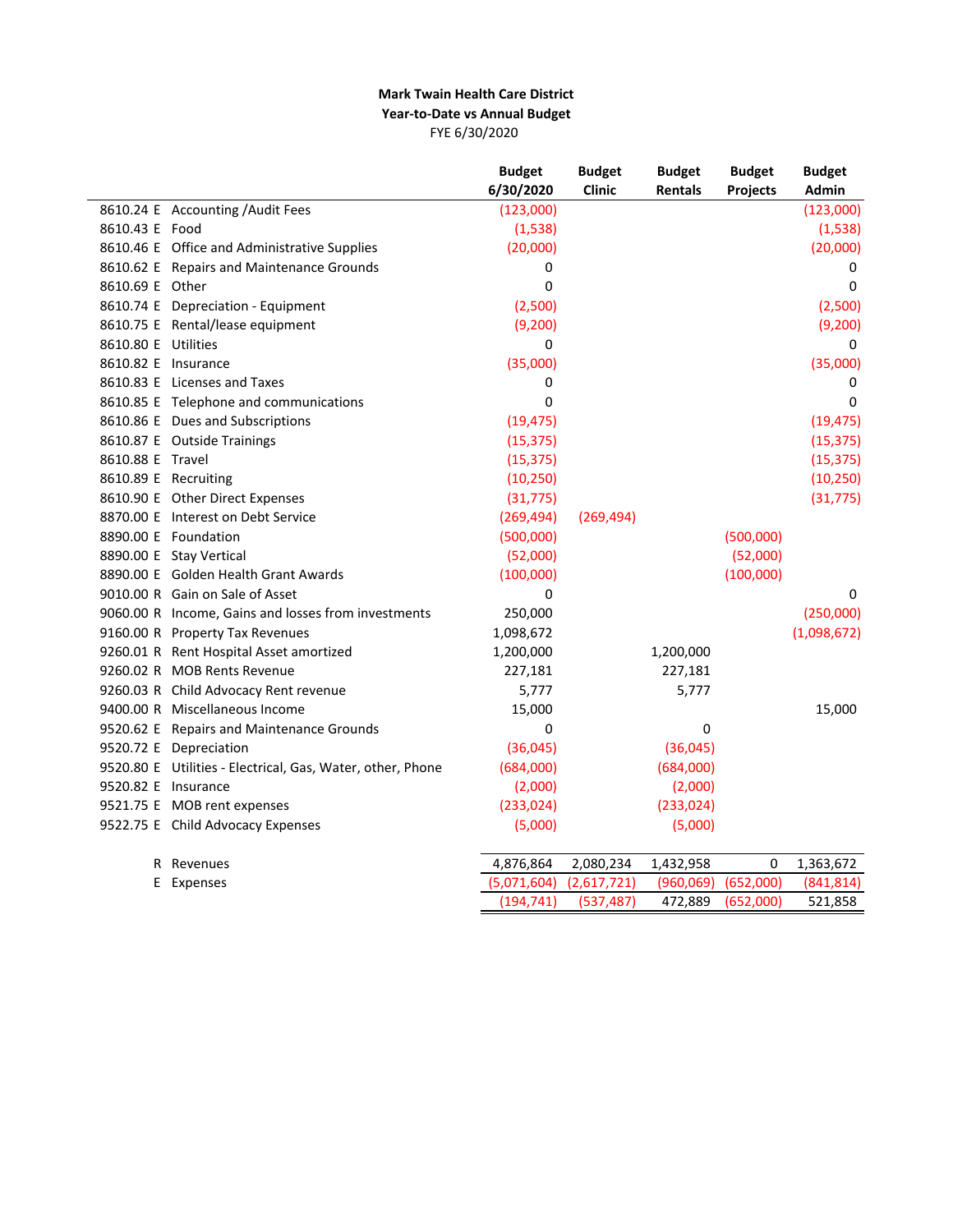## **Mark Twain Health Care District Direct Clinic Financial Projections**

|              | <b>REVISED AS OF 08/23/2019</b>          | 15 Rooms<br><b>VSHWC</b> |
|--------------|------------------------------------------|--------------------------|
|              |                                          | 1                        |
|              |                                          | 2019/2020                |
|              |                                          | <b>Budget</b>            |
|              | Medical                                  | (9,639)                  |
|              | Dental                                   | (743)                    |
|              | <b>Visits</b>                            | (10, 382)                |
| Visits       | Medi/Medi                                | (578)                    |
| Visits       | MediCal                                  | (7,008)                  |
| Visits       | MediCare                                 | (1, 542)                 |
| Visits       | Commercial                               | (675)                    |
| Visits       | Self Pay                                 | (578)                    |
| Gross Charge | Medi/Medi                                | 130,123                  |
| Gross Charge | MediCal                                  | 1,401,570                |
| Gross Charge | MediCare                                 | 347,001                  |
| Gross Charge | Commercial                               | 118,073                  |
| Gross Charge | Self Pay                                 | 101,207                  |
|              | 4083.49 Urgent care Gross Revenues       | 2,097,973                |
|              | 4083.60 Contractual Adjustments          | 34,637                   |
| Net/Visit    | Medi/Medi                                | 137,110                  |
| Net/Visit    | MediCal                                  | 1,661,430                |
| Net/Visit    | MediCare                                 | 128,699                  |
| Net/Visit    | Commercial                               | 78,265                   |
| Net/Visit    | Self Pay                                 | 57,833                   |
|              | Net Patient revenue                      | 2,063,337                |
|              |                                          |                          |
|              | 4083.90 Flu shot, Lab income, physicals  | 765                      |
|              | 4083.91 Medical Records copy fees        | 383                      |
|              | 4083.92 Other - Plan Incentives          | 15,750                   |
|              | <b>Total Other Revenue</b>               | 16,898                   |
|              |                                          | 2,080,235                |
|              |                                          |                          |
|              | 7083.09 Other salaries and wages         | (650, 053)               |
|              | 7083.10 Payroll taxes                    | (42, 278)                |
|              | 7083.12 Vacation, Holiday and Sick Leave | (9,751)                  |
|              | 7083.13 Group Health & Welfare Insurance | (107, 259)               |
|              | 7083.14 Group Life Insurance             | (1,040)                  |
|              | 7083.15 Pension and Retirement           | (16, 251)                |
|              | 7083.16 Workers Compensation insurance   | (13,001)                 |
|              | 7083.18 Other payroll related benefits   | (975)                    |
|              | <b>Total taxes and benefits</b>          | (190, 555)               |
|              | Labor related costs                      | (840,608)                |
|              |                                          |                          |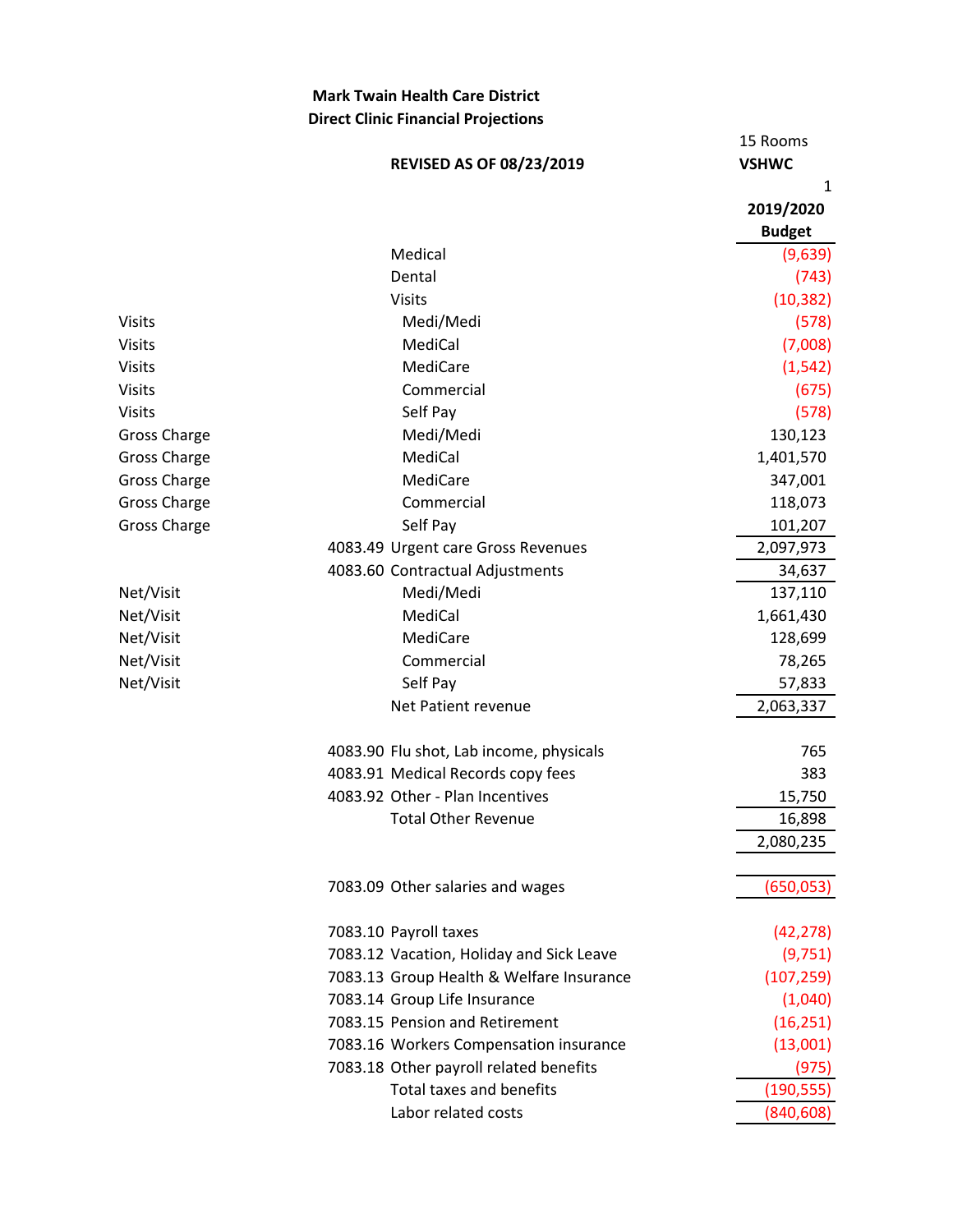#### **Mark Twain Health Care District Direct Clinic Financial Projections**

15 Rooms **REVISED AS OF 08/23/2019 VSHWC** 1 **2019/2020 Budget** 7083.20 Medical - Physicians (549,564) 7083.22 Consulting and Management fees (101,250) 7083.23 Legal - Clinic 0 7083.25 Registry Nursing personnel (1,875) 7083.26 Other contracted services (84,563) 7083.29 Other Professional fees (5,625) 7083.36 Oxygen and Other Medical Gases (1,599) 7083.38 Pharmaceuticals (68,513) 7083.41 Other Medical Care Materials and Supplies (10,240) 7083.44 Linens (2,048) 7083.48 Instruments and Minor Medical Equipment (11,878) 7083.74 Depreciation - Equipment (112,857) 7083.45 Cleaning supplies (9,896) 7083.62 Repairs and Maintenance Grounds (5,900) 7083.72 Depreciation - Bldgs & Improvements (233,263) 7083.80 Utilities - Electrical, Gas, Water, other (93,253) 8870.00 Interest on Debt Service (269,494) 7083.43 Food (819) 7083.46 Office and Administrative supplies (8,601) 7083.69 Other purchased services (134,280) 7083.81 Insurance - Malpractice (30,265) 7083.82 Other Insurance - Clinic 7083.85 Telephone and Communications (10,240) 7083.86 Dues and Subscriptions (1,903) 7083.87 Outside Training (4,915) 7083.88 Travel costs (4,096) 7083.89 Recruiting (20,177) Non labor expenses (1,777,114) Total Expenses (2,617,722) Net Expenses over Revenues (537,487)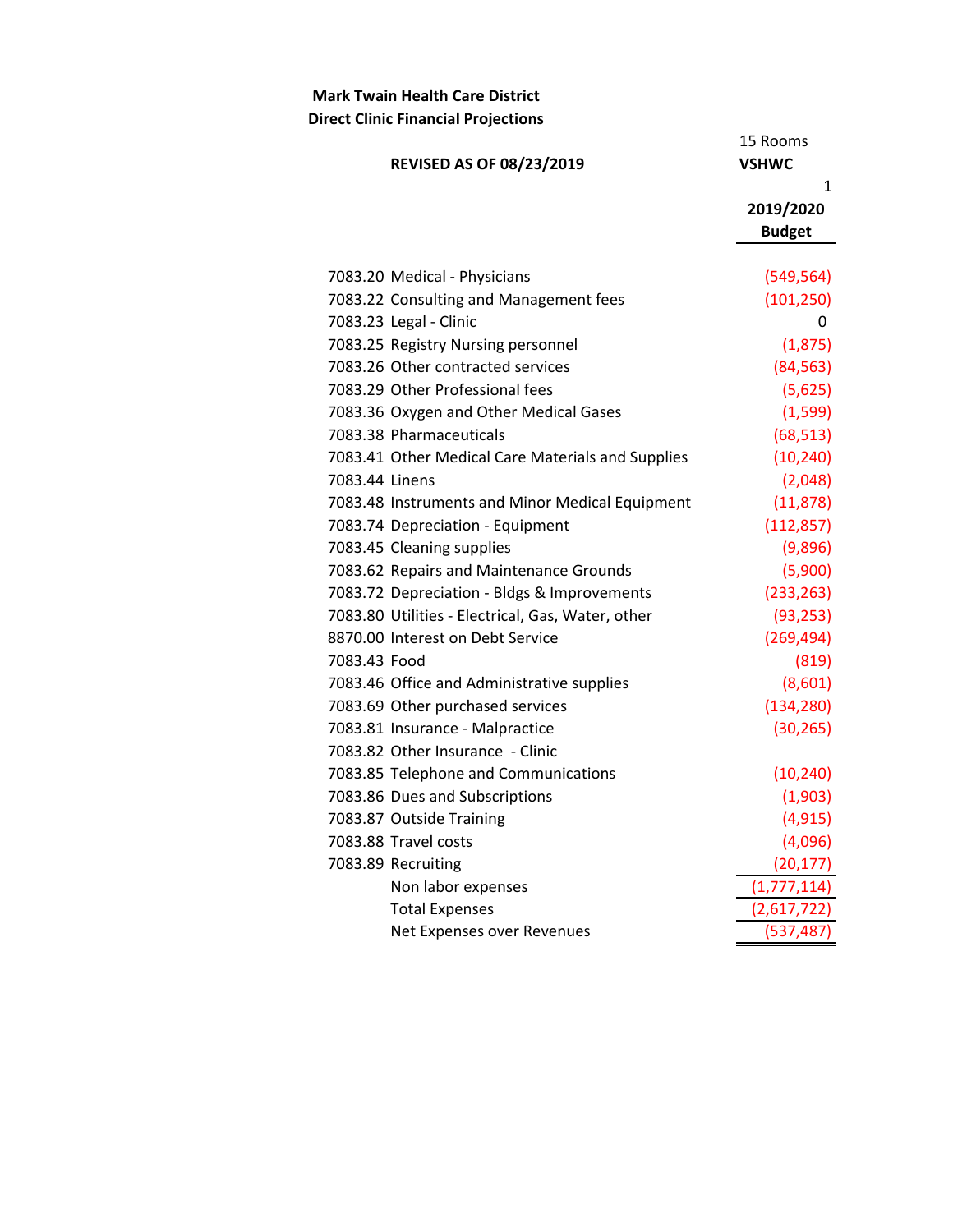|         | <b>Mark Twain Health Care District</b><br><b>Rental Financial Projections</b> | 7/31/2019<br>Rental        |
|---------|-------------------------------------------------------------------------------|----------------------------|
|         |                                                                               | 2019/2020<br><b>Budget</b> |
| 9260.01 | Rent Hospital Asset amortized                                                 | 1,200,000                  |
|         |                                                                               | 0                          |
|         | <b>Rent Revenues</b>                                                          | 1,200,000                  |
| 9520.62 | <b>Repairs and Maintenance Grounds</b>                                        | 0                          |
| 9520.80 | Utilities - Electrical, Gas, Water, other, Phone                              | (684,000)                  |
| 9520.72 | Depreciation                                                                  | (36,045)                   |
| 9520.82 | Insurance                                                                     | (2,000)                    |
|         | <b>Total Costs</b>                                                            | (722,045                   |
|         | <b>Net</b>                                                                    | 477,955                    |
|         |                                                                               |                            |
| 9260.02 | <b>MOB Rents Revenue</b>                                                      | 227,181                    |
| 9521.75 | MOB rent expenses                                                             | (233, 024)                 |
|         | <b>Net</b>                                                                    | (5, 843)                   |
| 9260.03 | Child Advocacy Rent revenue                                                   | 5,777                      |
| 9522.75 | <b>Child Advocacy Expenses</b>                                                | (5,000)                    |
|         |                                                                               |                            |
|         | Net                                                                           | 777                        |
|         |                                                                               |                            |
|         |                                                                               | 1,432,958                  |
|         |                                                                               | (960,069                   |
|         | <b>Summary Net</b>                                                            | 472,889                    |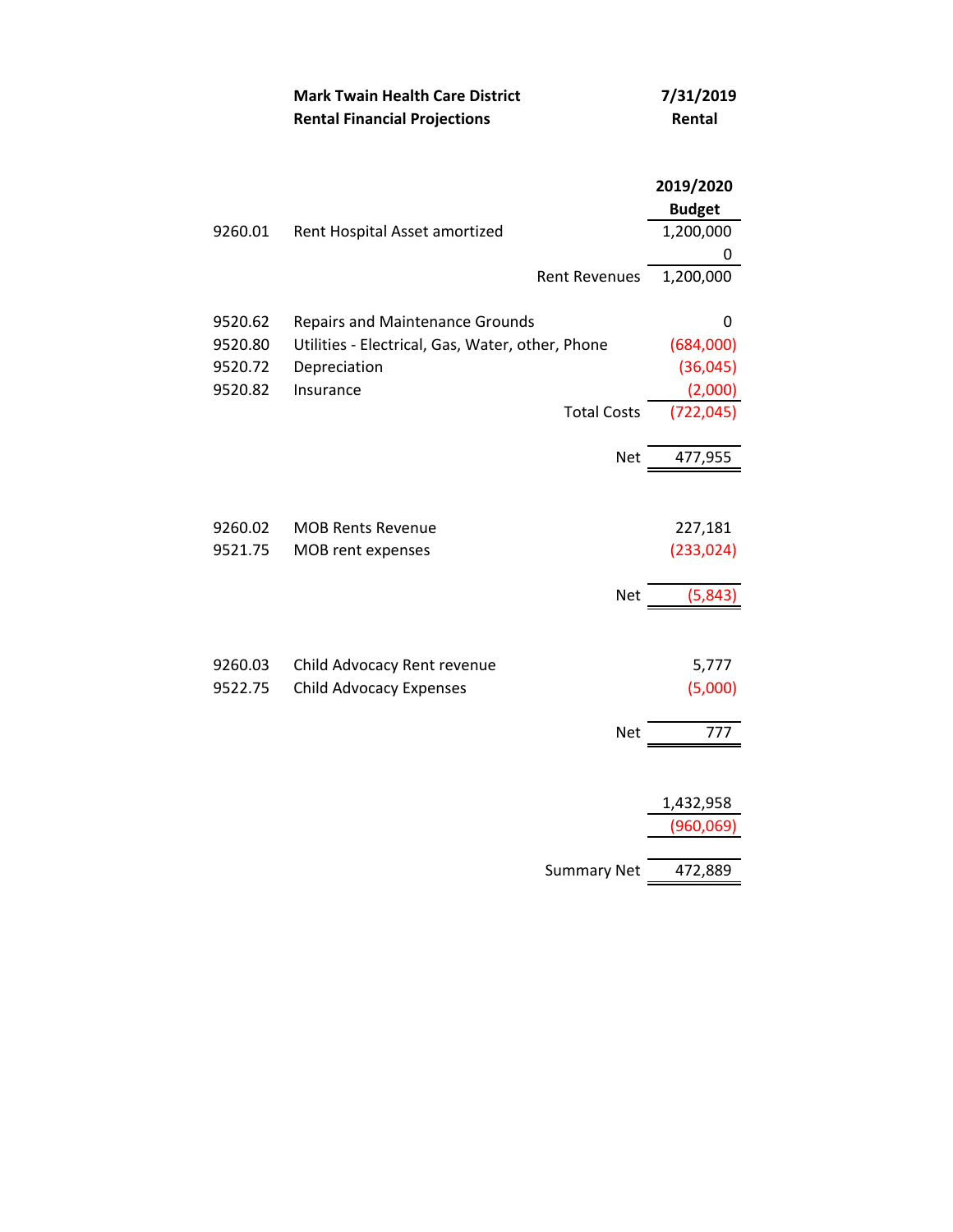## **7/31/2019 Mark Twain Health Care District Projects, Grants and Support**

|                                    | 2019/2020<br><b>Budget</b> |  |
|------------------------------------|----------------------------|--|
| Project grants and support         | 652,000                    |  |
| 8890.00 Foundation                 | 500,000                    |  |
| 8890.00 Stay Vertical              | 52,000                     |  |
| 8890.00 Golden Health Grant Awards | 100,000                    |  |
| Project grants and support         | 652,000                    |  |